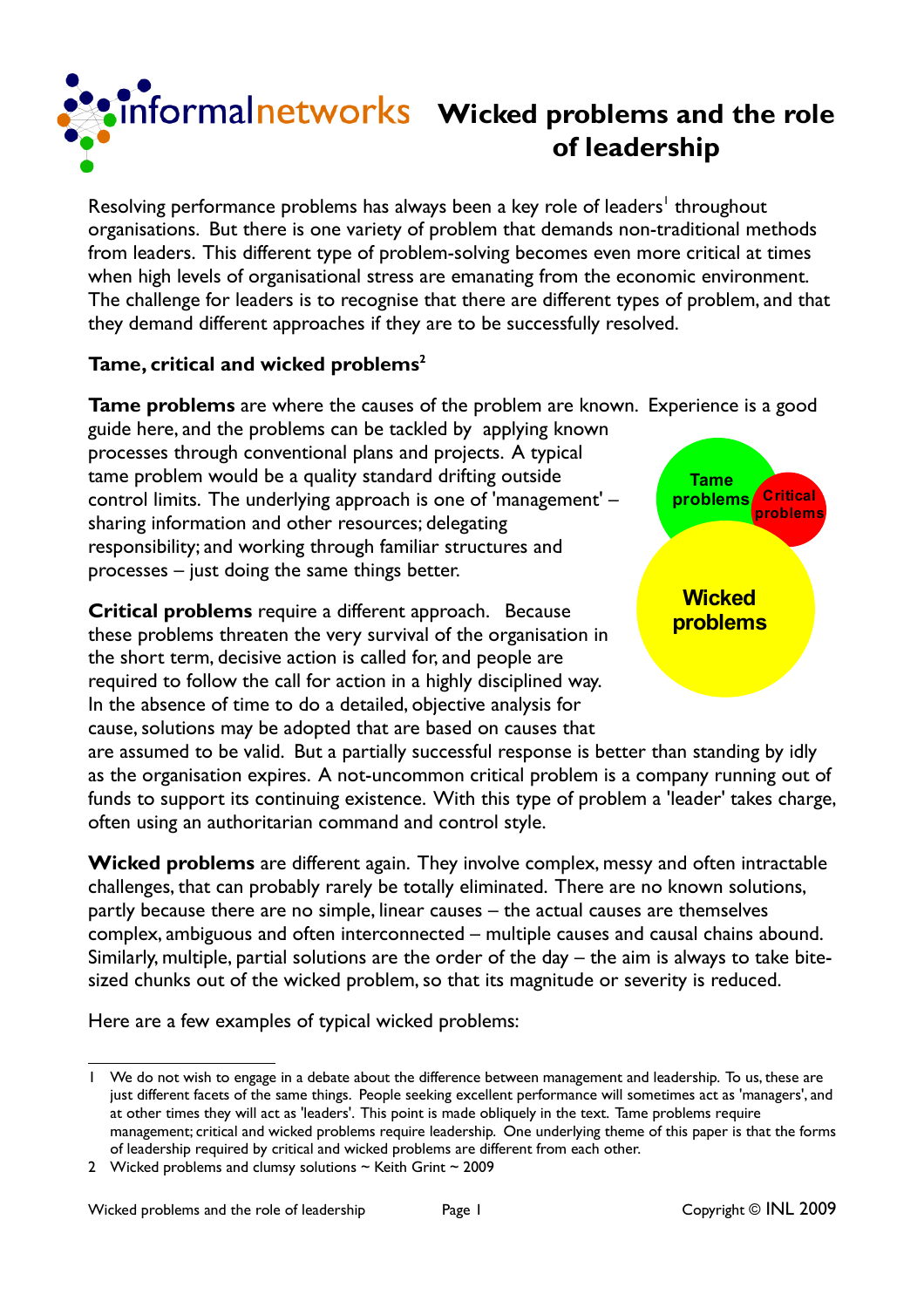| Achieving needed sales while<br>complying with regulations                                             | Developing sustainable competitive<br>advantage - especially when money is<br>in short supply |
|--------------------------------------------------------------------------------------------------------|-----------------------------------------------------------------------------------------------|
| Reducing crime                                                                                         | Losing too many good people                                                                   |
| The 'sick organisation syndrome' -<br>low performance, disengaged<br>employees and dysfunctional silos | Disruptive changes in markets or<br>technologies                                              |
| Mergers and acquisitions (especially<br>Government sponsored!)                                         | Social problems - such as substance<br>abuse / anti-social behaviour                          |
| Major change programmes                                                                                | Complex supply chains                                                                         |

A few ideas from the research on wicked problems provide some insights into the nature of the challenge for leaders. Wicked problems:

- $\bullet$  Need clumsy solutions call for the bricoleurs!  $3$
- Need high levels of connectivity within and between organisations. It is the sharing of knowledge and skills across functional boundaries that enables the development of novel solutions and new knowledge creation
- Need positive deviance & constructive dissent this is where people move away from the conventional wisdom, and challenge existing policies and practices
- Are essentially unique and novel, and that means that the problem is not fully understood until a solution has been developed and applied. Analysis of the results achieved drives more learning
- Are 'one-shot operations'. The solution applied is rarely, if ever, repeatable. Applying the solution changes the original problem, and this requires new analysis and the development of a new solution
- Can be considered to be a symptom of another problem. Often this arises because an earlier wicked problem was treated as tame, and temporarily suppressed. Sadly, either the original wicked problem rears its ugly head again, or appears in a new, often worse form
- Have no stopping rule. If they cannot be totally eliminated, there is no point where the problem can be written off as finally resolved
- Have solutions that are not right or wrong, but better or worse
- Have no given solutions there is no best practice. It is not possible to transfer a successful solution from one place to another. It is, however, possible to transfer the method that was used to develop a successful, partial solution

<span id="page-1-0"></span><sup>3</sup> In France, bricoleurs sit somewhere between a handy man and a jobbing builder. Whereas an architect normally begins with a clean sheet of paper, and designs from scratch to meet a specified requirement, the bricoleur always begins with an existing building, in whatever state it is, and makes it better.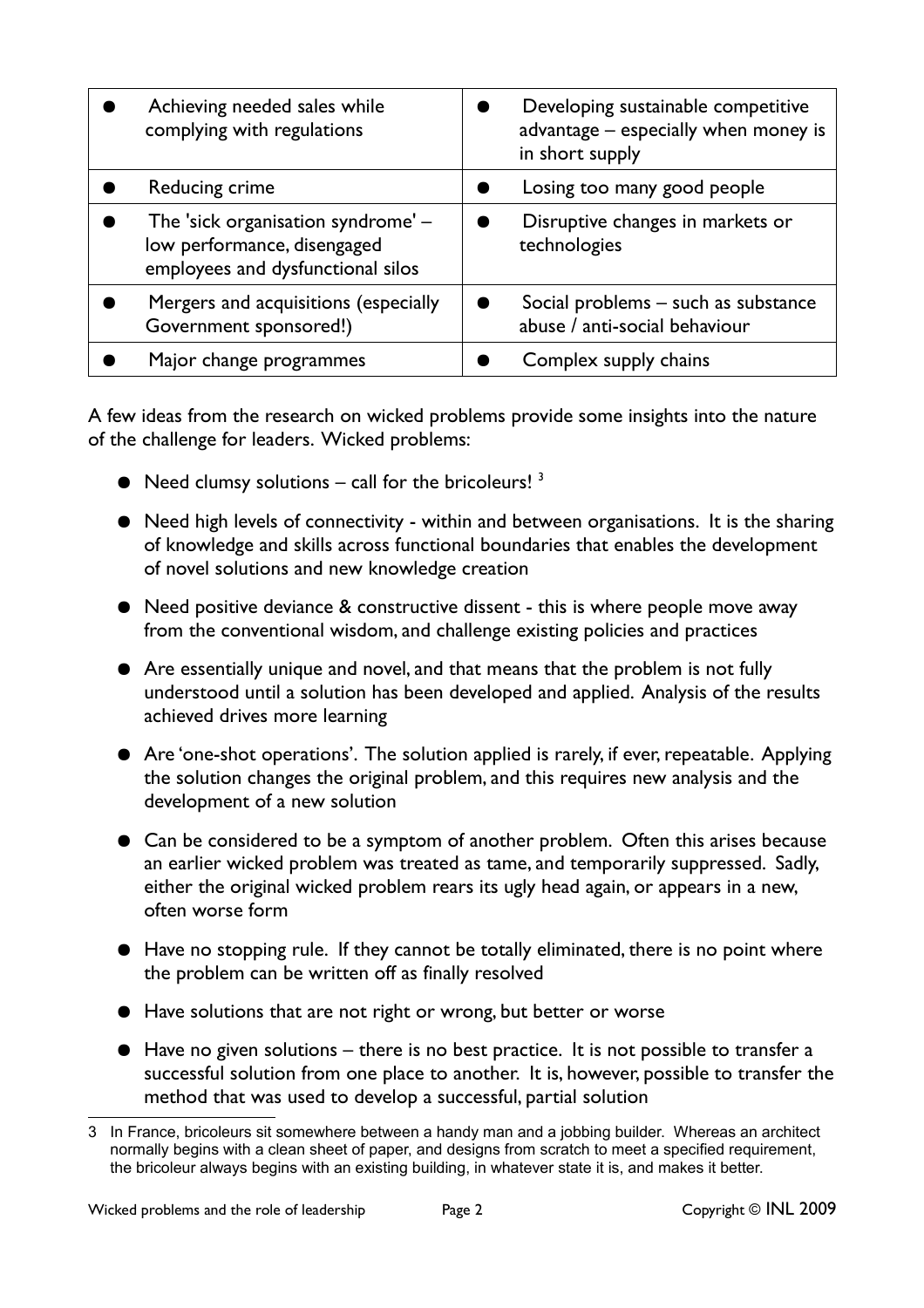A lot of this is scary stuff for leaders still besotted with old, discredited 'command and control' management styles. If 'clumsy solutions' as a concept was not enough, how about 'positive deviance and constructive dissent'? For the risk-averse among us, the statement that there is 'no best practice' is also more than worrying. Where is the 'safe haven' that is provided by doing what has already been done elsewhere, and supposed to be a proven solution?

## **Leaders and collective intelligence**

Collective intelligence is, like wicked problems, not a new idea. Both date from the 1970s. Both are coming into focus – one as a current major concern and, the other as a good route for dealing with it.

Collective intelligence emerges from the collaboration of many individuals. This definition is underpinned by the research that suggests that new learning is created by people sharing their knowledge to solve problems, which in turn, fits well with the evidence that this is how novel solutions are developed to tackle wicked problems. The snag is that, as with all emergent phenomena, just as wicked problems can't be tackled using conventional management approaches, collective intelligence can't be managed that same way.

So the challenge is to identify what type of leadership is appropriate for harnessing collective intelligence to tackle wicked problems. The answer is provided by the definition of collective intelligence – and that is emergent leadership. The next snag is that of definition again. It turns out there are two different views of what emergent leadership is. One is that it is the leader that emerges – the informal leader. The other is that the leader who works happily with emergence as a fact of life in their organisation. We will use the second definition as our guiding principle. The logic is as follows.

Whether anyone in a position of formal power likes it or not, emergence and selforganisation are facts of life and here to stay. The implication is that leaders need to work with both characteristics of the organisation, instead of trying to manage them or, even worse, try to suppress them. Secondly, tackling wicked problems depends on emergence so the leader had better learn to live with that idea too - and that all demands a very different approach to managing the performance of the organisation. Here is a brief review of some of the characteristic behaviours of emergent leaders, as they apply to tackling wicked problems.

The first decisive step in tackling wicked problems is for leaders to recognise them for what they are, and avoid applying management or command actions. Making an open declaration that the solution to the problem is not known, and that there are no simple solutions, follows by default. There are two dimensions associated with this position. The first is that it is an open acceptance of reality, and opens the door to 'non-management' solutions. The second is that it is a vivid demonstration that it is OK for other people to acknowledge the same reality. This avoids the trap of people believing that it would be career threatening not to have instant solutions, that can be 'managed'. This also avoids those inevitable new problems that would follow. Creating safety and comfort in tackling the unknown is the key goal.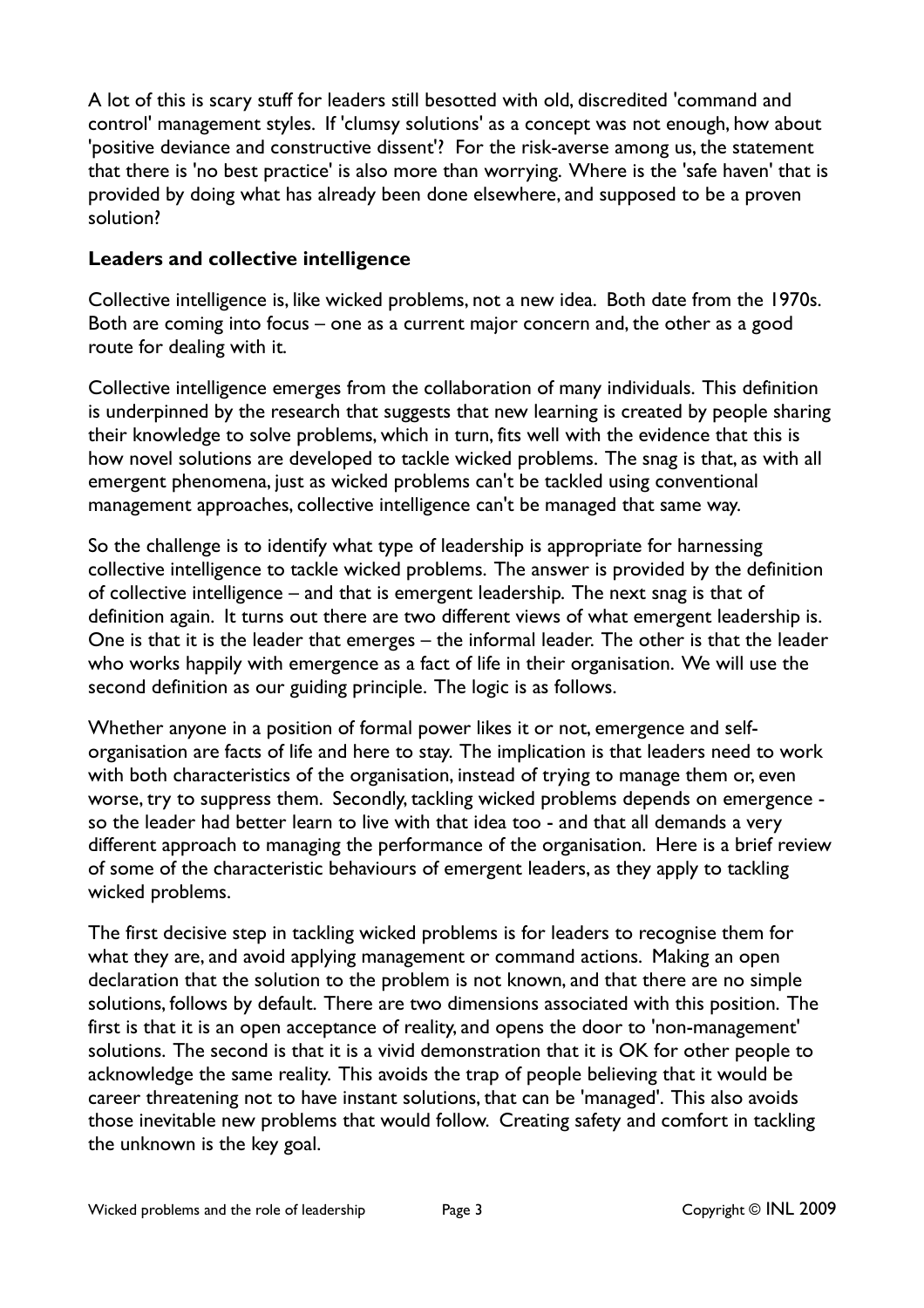To describe other key behaviours of emergent leaders requires the introduction of another term – the heterarchy. This is a group of hierarchies, within an organisation or involving more than one organisation, that are collaborating (or need to collaborate) in pursuit of the achievement of shared goals. The fact that tackling wicked problems requires new learning, created by people sharing knowledge across functional boundaries implies that heterarchies are commonly occurring. A related observation is that it is only operational people that deliver actual results. Everyone else is an enabler of operational peoples' capacity to succeed.

These insights lead directly to identifying a set of behaviours that are deployed by emergent leaders. Here are some headlines.

- **Establishing shared goals** partial solutions to wicked problems depend on high levels of connectivity in heterarchies. The definition of a heterarchy includes the concept of the pursuit of shared goals. Getting agreement of shared goals become an essential early step for good working partial solutions to be developed and implemented.
- **Building trust** within and between hierarchies. Wicked problems are essentially unique and novel; there are no known solutions; and all (multiple, partial) solutions are one-shot operations. All this points to a need for innovation, and innovation that is not a one-off event, but an ongoing phenomenon. All innovation is, by definition, risky, and carries with it a high probability of failure. Implicit in innovation is learning through failure. Innovation simply does not happen unless there are high levels of trust. Trust that the organisation will not punish people who try good ideas that do not work as intended; trust when collectively developed ideas are tried then fail, and trust that each others' colleagues will not 'head for cover' when the analysis begins.
- **Exchanging information and other resources** good partial solutions may be developed by sharing information across functional and organisational boundaries, and this may require some role-modelling actions by emergent leaders to make it comfortable. Good ideas still need implementing, and this requires the assignment of resources to make it happen. Too much high, downward pressure on budgets may make this difficult, unless emergent leaders demand it and make it safe to happen.
- **Embracing emergence** the principle of emergence, among other things, means that it is impossible to predict the outcomes of the interactions of agents in a network. This means that the usual approach of defining objectives in measurable terms, and then assembling a tidy project plan on how to achieve them, simply does not apply. Emergent leaders signal that the principle of self-organisation is OK, and that the exploration of ideas to see where they lead is to be applauded, not constrained.
- **Exploring new territory** too much thinking about possible solutions actually revolves around old ideas dressed up in a shiny new suit – or, even worse, a desire to revert to what was before. This is not to suggest that all old ideas should automatically be rejected. There is always the possibility that an old idea that did not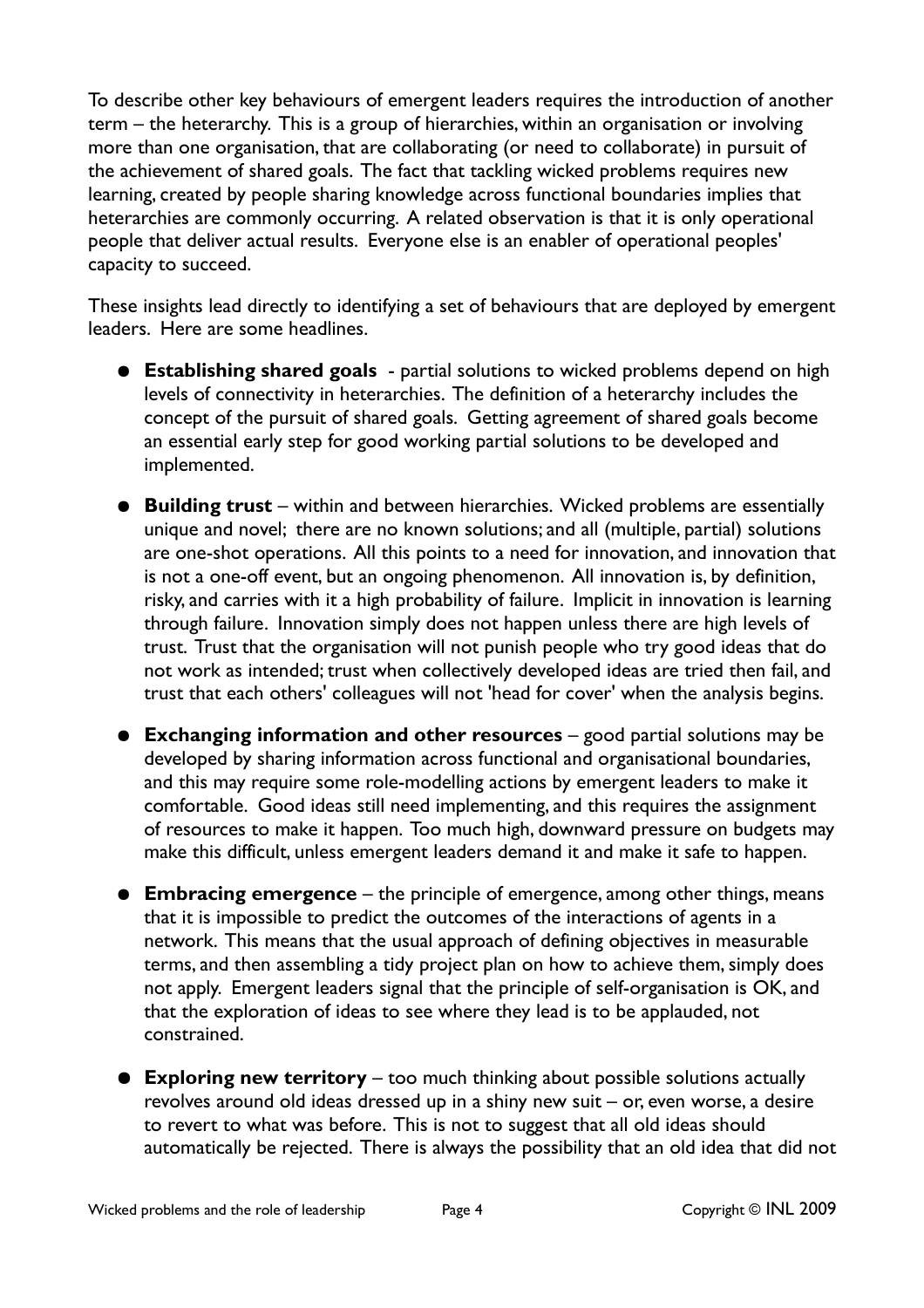work well in the past might just be the answer now, in changed circumstances. Emergent leaders, however, always insist that new territory is explored.

- **Creating new knowledge** much has been written about the 'learning organisation', and most of it has been ignored by too many senior people who are more concerned with status and power than investing in the development of a highperforming organisation. In a rapidly changing world 'running hard on the spot' is not an option if organisational longevity and growth are desired. The creation of new knowledge is a pre-requisite for the achievement of those goals, and this must apply to everyone in the organisation. Moreover, learning is not something that can be planned and achieved through yet another tidy project plan. It necessarily has to be organic and dynamic – in fact, a way of life. For new knowledge creation, two conditions are vital. The first is the sharing of knowledge across boundaries to solve problems. The second is comfort with the principle that learning only comes through failure. The iterative nature of analysis, design, implementation and analysis required for tackling wicked problems makes this essential.
- **Leaders as enablers, facilitators & coaches** one implication of the observation that it is only operational people that deliver results concerns the role of leadership. Broadly, there are only two possible ways to go. One is the traditional 'command and control' model. The snag with this is that it is a mismatch with what is needed to tackle wicked problems. As there are no known solutions, it is a little difficult to identify what the leader is supposed to command. If emergence is a reality, 'control' also becomes challenging, since there are no measurable objectives and standards to use for 'control'. This just leaves the other option on the table – the 'enabling' option. The role of emergent leadership is to provide an environment in which operational people can get on with their jobs successfully, but that begs the question of the changes that are needed in the environment to enable it to happen. There is only way for emergent leaders to find out, and that is to go and ask the operational people what is needed. Since a lot of what will come back will focus on management structures, processes and practices, then what is being asked for is feedback. But this is implicit in the need for learning, and this applies to leaders as much as anyone else.

This all adds up to one simple observation. This is that the leader's key role is to ask challenging questions, including 'what ifs'. There are two complementary goals. One goal is to find patterns in the data describing the problem; use the collective intelligence built up through connections and relationships throughout the organisation; use constructive dissent to flush out new insights; and build comfort for people to explore the unknown and test innovative solutions. The other is to find out what leadership needs to change to enable other people to develop and implement novel solutions, all the while learning about the nature of the wicked problem and possible solutions.

## **Two tracks are better than one**

These reflections about the role of the emergent leader suggest that there are connections with other research about what works and what does not work in respect of developing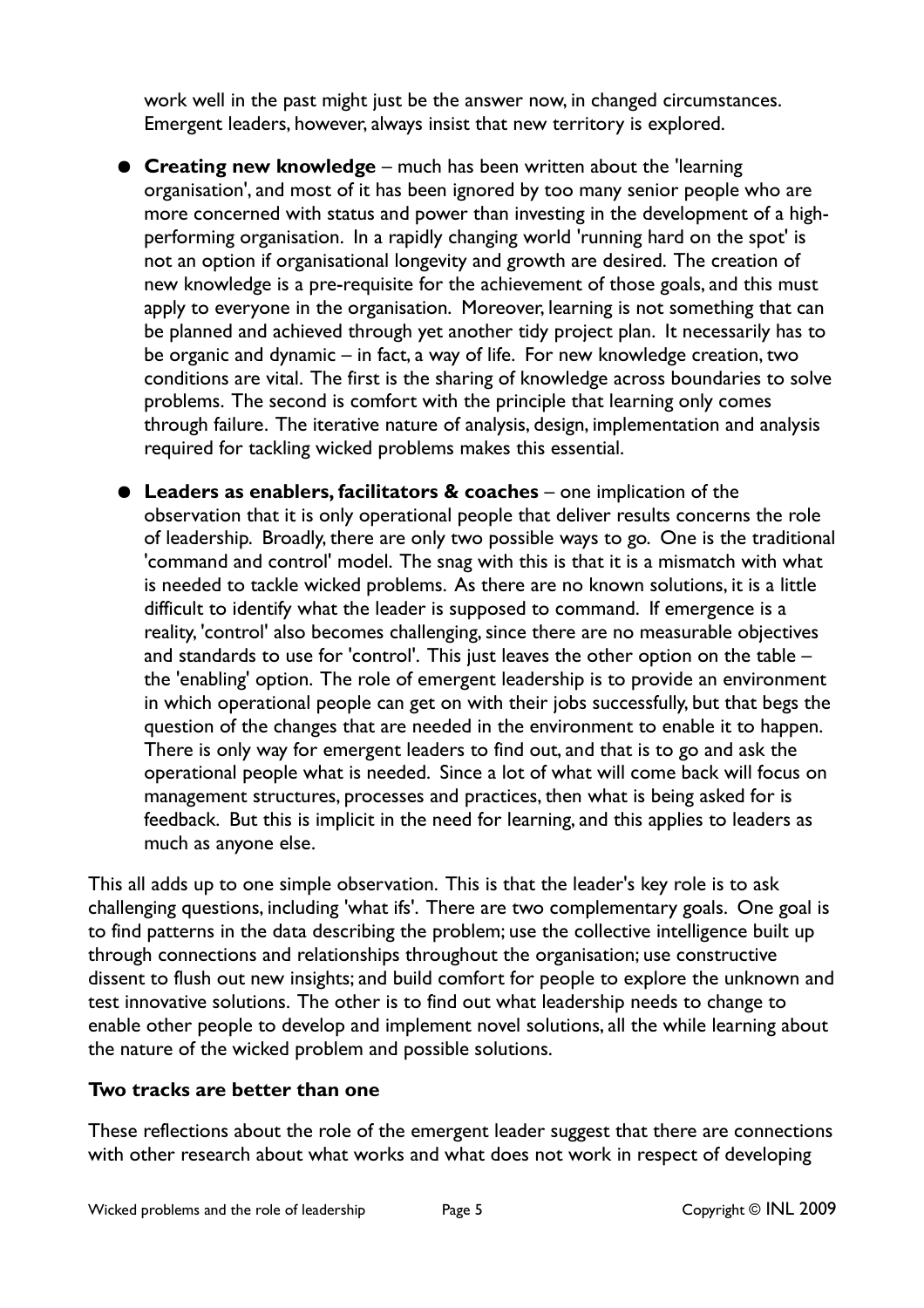excellent organisational performance.

Every wicked problem is an opportunity to gain a double advantage. This arises from the need for emergent leaders to implement enabling actions in parallel with the problemsolving actions of operational people. Both sets of actions imply a change in the way the organisation functions, including in its management practices and processes. Both may founder if the organisation is change-disabled. Logically, therefore, at least some of the enabling actions to be implemented by the emergent leader need to move the organisation along the spectrum from change-disabled to change-enabled. This will be a shift towards the organisation becoming more 'resilient'. Truly resilient organisations constantly adapt to a changing environment, either by reacting to current problems or by anticipating future problems. This, in turn, will mean an enhanced capacity for tackling future wicked problems. The neat trick here is to connect the two sets of actions.

This is actually easier to accomplish than it might, at first sight, appear. A 1989 research report<sup>[4](#page-5-0)</sup> concluded that the determinants of an organisation's position on the spectrum from change-disabled to change-enabled were the self-same management practices and processes referred to above.

The table on the next page summarises the characteristics of both change-enabled and change-disabled organisations. Using this table to perform a quick check of the current state of the organisation will quickly reveal its current position on the spectrum. If the left hand column is a pretty good description of the current state, then tackling wicked problems will come easy. If the right hand column is a better description of the current state, then tackling wicked problems is more likely to be a test of manhood than a comfortable way of life. In that case, perhaps it is time for a different type of leadership approach to be adopted, and the one we recommend is that of emergent leaders. That way, two related challenges can be met at the same time.

Here is a final summary of the set of characteristics of organisations that are highly desirable, if there is to be success in tackling wicked problems. People need to:

- Have better information to guide their decision making
- Engage in multiple, collaborative interactions with colleagues
- Network more effectively with colleagues inside and outside the organisation
- Feel safe to develop and try innovative, new ideas with colleagues
- Learn and develop through doing rather than just taking in information

A final thought. Whether it be against the bullet points noted above, or the 'resilient organisation' lists on the next page, it may not be a good idea to rely on your own observations about the current state. It would be an excellent idea to check with some of those operational people to see what their experience suggests. In any case, asking for and acting on feedback from the coal face is one of the behaviours of emergent leaders anyway, so no great departure there!

<span id="page-5-0"></span><sup>4</sup> Managing change in the real world  $\sim$  TMEL